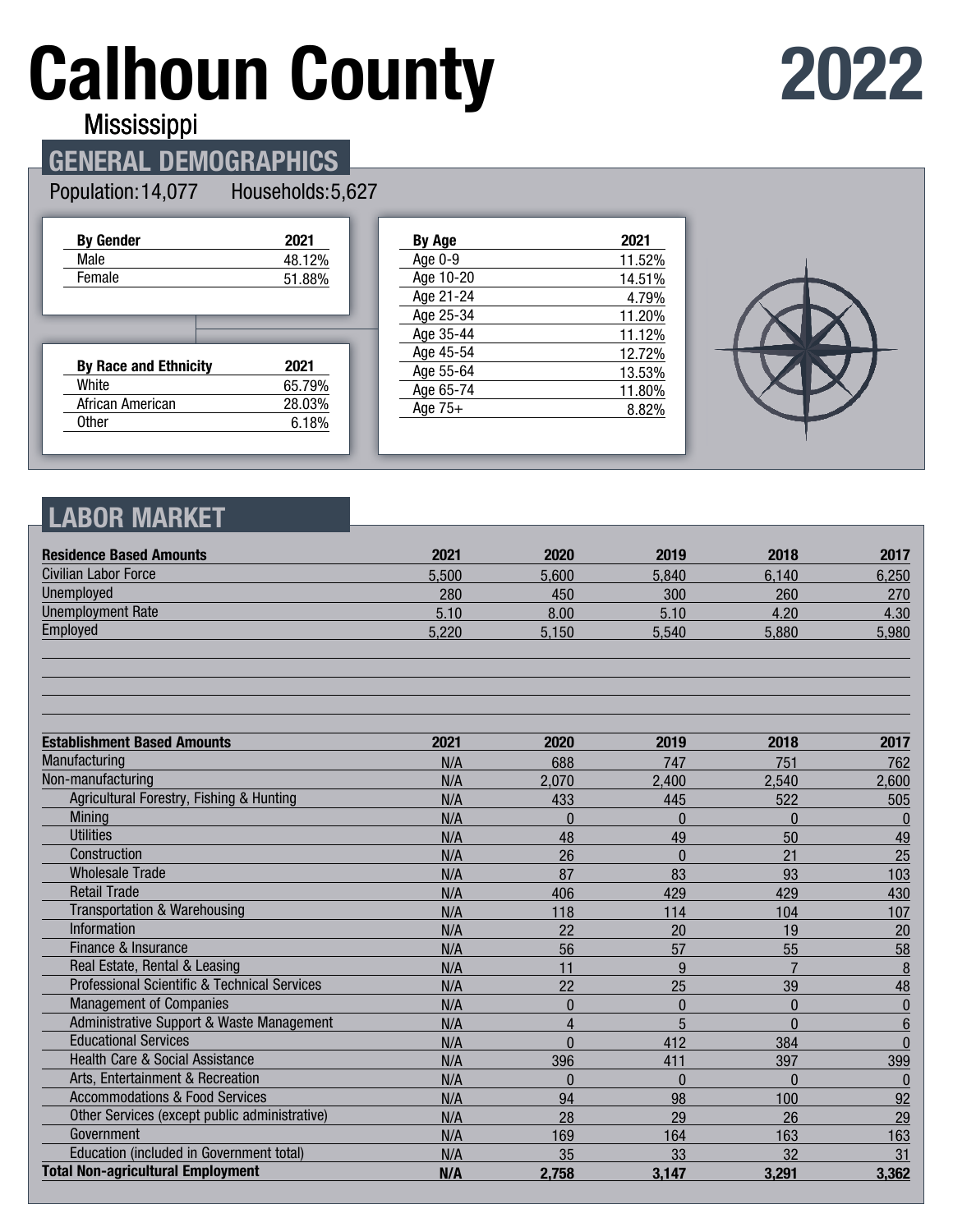| н |
|---|
|---|

|                                | 2021     | 2020     | 2019     | 2018     | 2017     | <b>Region</b> |
|--------------------------------|----------|----------|----------|----------|----------|---------------|
|                                |          |          |          |          |          |               |
| <b>Per Capita Income</b>       | \$38,017 | \$31,411 | \$34,346 | \$31,576 | \$29,979 | \$40,894      |
|                                |          |          |          |          |          |               |
| <b>Median Household Income</b> | \$42,779 | \$41,682 | \$37,924 | \$33,966 | \$33,861 | \$50,575      |
|                                |          |          |          |          |          |               |
| # of Households with Income    |          |          |          |          |          |               |
| Equal or Less Than \$24,999    | 1,650    | 1.818    | 2.034    | 2.276    | 2.247    | 57,091        |
|                                |          |          |          |          |          |               |
| % of Households with Income    |          |          |          |          |          |               |
| Equal or Less Than \$24,999    | 29.32%   | 31.89%   | 35.50%   | 39.53%   | 38.68%   | 25.90%        |
|                                |          |          |          |          |          |               |

| <b>Employment Occupational Composition %</b> | 2021   |
|----------------------------------------------|--------|
| Professional and Technical                   | 12.40% |
| Executive, Administrative and Managerial     | 6.09%  |
| <b>Sales</b>                                 | 6.09%  |
| Administrative Support and Clerical          | 9.55%  |
| Production, Craft and Repair                 | 32.21% |
| <b>Transportation and Material Moving</b>    | 10.76% |
| Handlers, Helpers and Laborers               | 4.61%  |
| Service                                      | 18.29% |

| <b>Establishment-Based Employment Composition % 2021</b> |     |
|----------------------------------------------------------|-----|
| Manufacturing                                            | N/A |
| Non-Manufacturing                                        | N/A |



| <b>SOCIAL ENVIRONMENT</b>                           |          |                 |          |          |          |  |
|-----------------------------------------------------|----------|-----------------|----------|----------|----------|--|
|                                                     | 2021     | 2020            | 2019     | 2018     | 2017     |  |
| <b>Number of Births to Single Teens</b>             | N/A      | 15 <sub>1</sub> | 16       | 12       | 16       |  |
| <b>TANF &amp; Food Stamp Payments per Household</b> | \$522.94 | \$516.15        | \$421.10 | \$522.71 | \$592.91 |  |
| <b>Number of Divorces</b>                           | N/A      | 57              | 54       | 55       | 47       |  |
| <b>Number of Divorces Involving Children</b>        | N/A      | 18              | 23       | 26       | 20       |  |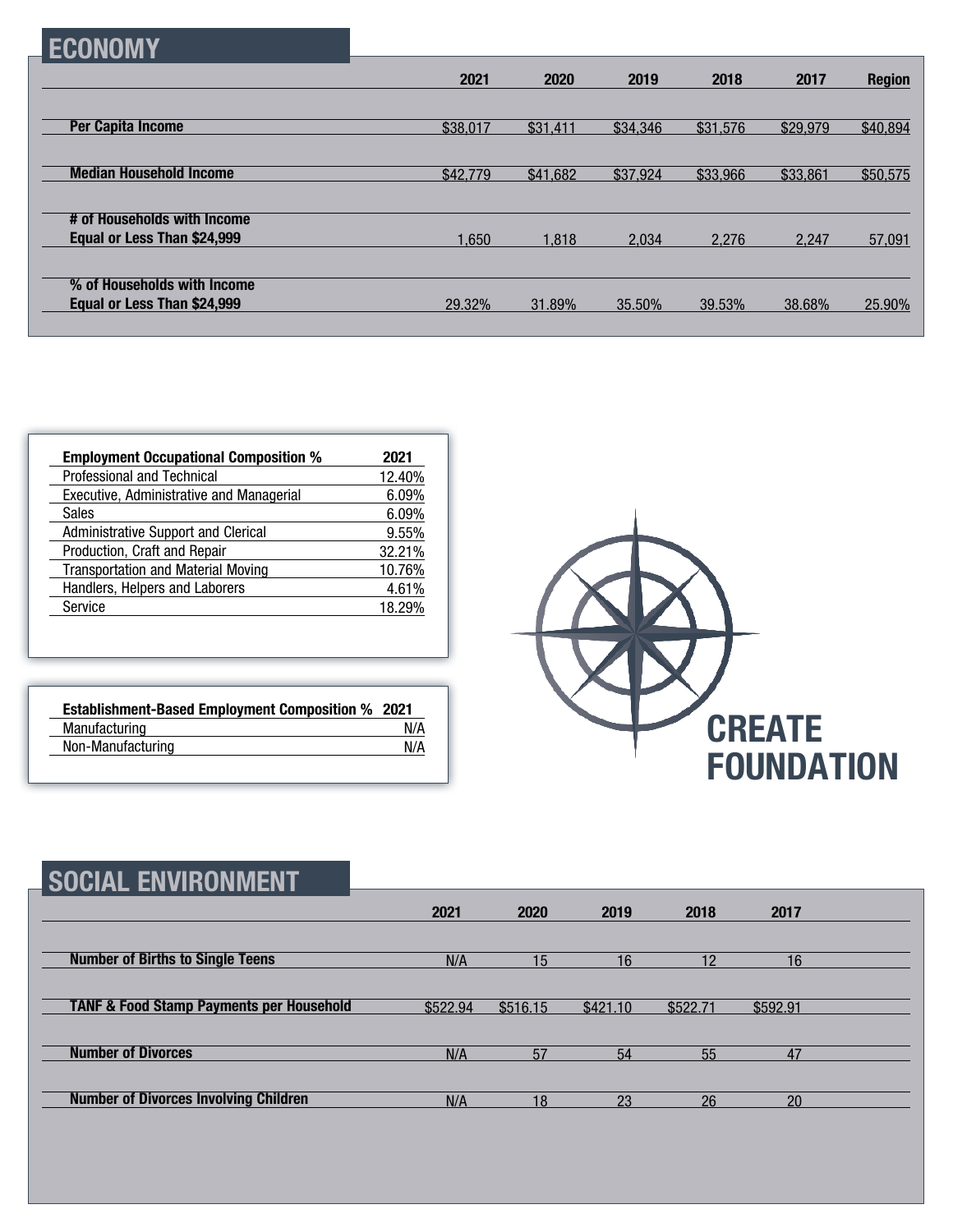## **EDUCATION**

|                                           | 2021     | 2020     | 2019    | 2018    | 2017    | <b>Region</b> |
|-------------------------------------------|----------|----------|---------|---------|---------|---------------|
|                                           |          |          |         |         |         |               |
| Percent of Population 25+ with HS Diploma | 77.45%   | 78.10%   | 75.67%  | 73.85%  | 72.87%  | 82.93%        |
|                                           |          |          |         |         |         |               |
| <b>Average Expenditure per Student</b>    | \$11,600 | \$10,406 | \$9,682 | \$9,061 | \$9,092 | \$11,915      |
|                                           |          |          |         |         |         |               |
| <b>ACT All Students</b>                   | 16.50    | 16.90    | 16.50   | 16.50   | 17.30   | 17.36         |
|                                           |          |          |         |         |         |               |
| <b>Average Class Size</b>                 | 11.60    | 12.42    | 12.69   | 13.50   | 13.38   | 12.57         |

| <b>Educational Attainment % by level</b> | 2021   |
|------------------------------------------|--------|
| Graduate/Professional                    | 5.59%  |
| 4 Year Degree $+$                        | 6.23%  |
| Associate's Degree                       | 9.82%  |
| Some College                             | 19.22% |
| High School Diploma                      | 37.14% |
| Some High School                         | 15.02% |
| Some Elementary                          | 6.99%  |

| <b>High School Completer Rate</b> | 2021 |
|-----------------------------------|------|
| <b>Calhoun County</b>             | 88.5 |

| <b>HOUSING</b>                            |          |          |          |          |          |               |
|-------------------------------------------|----------|----------|----------|----------|----------|---------------|
|                                           | 2021     | 2020     | 2019     | 2018     | 2017     | <b>Region</b> |
| <b>Percent of Owner Occupied Housing</b>  | 71.10%   | 71.09%   | 71.13%   | 71.17%   | 71.61%   | 68.26%        |
|                                           |          |          |          |          |          |               |
| <b>Percent of Renter Occupied Housing</b> | 28.90%   | 28.91%   | 28.87%   | 28.83%   | 28.39%   | 31.74%        |
| <b>Median Home Value</b>                  | \$82,504 | \$78,715 | \$72,715 | \$79,528 | \$70,163 | \$151,579     |
|                                           |          |          |          |          |          |               |